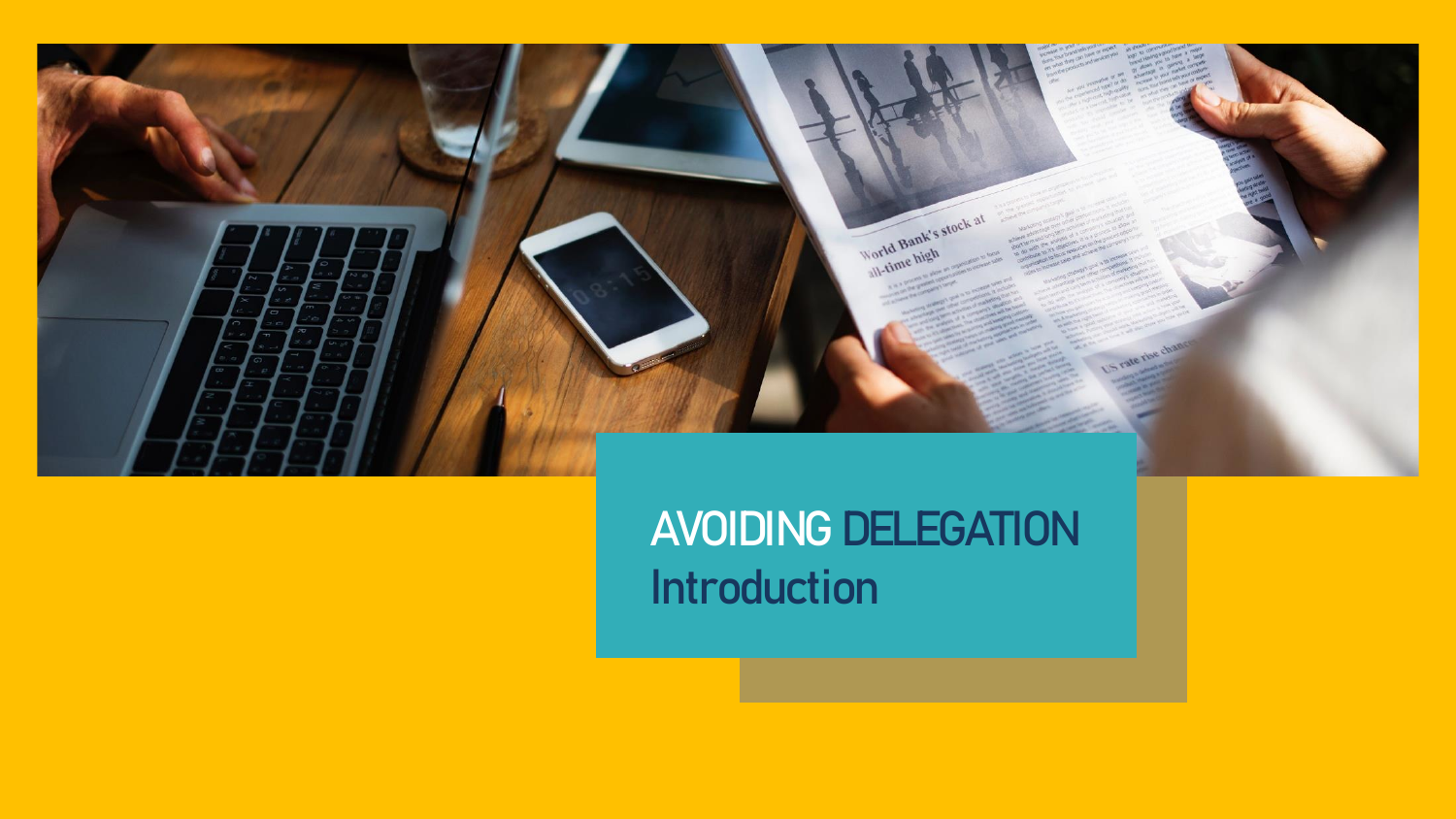## **Objectives**





## **Understanding delegation**

**Consequences of non-delegation**

#### **First steps into delegation**

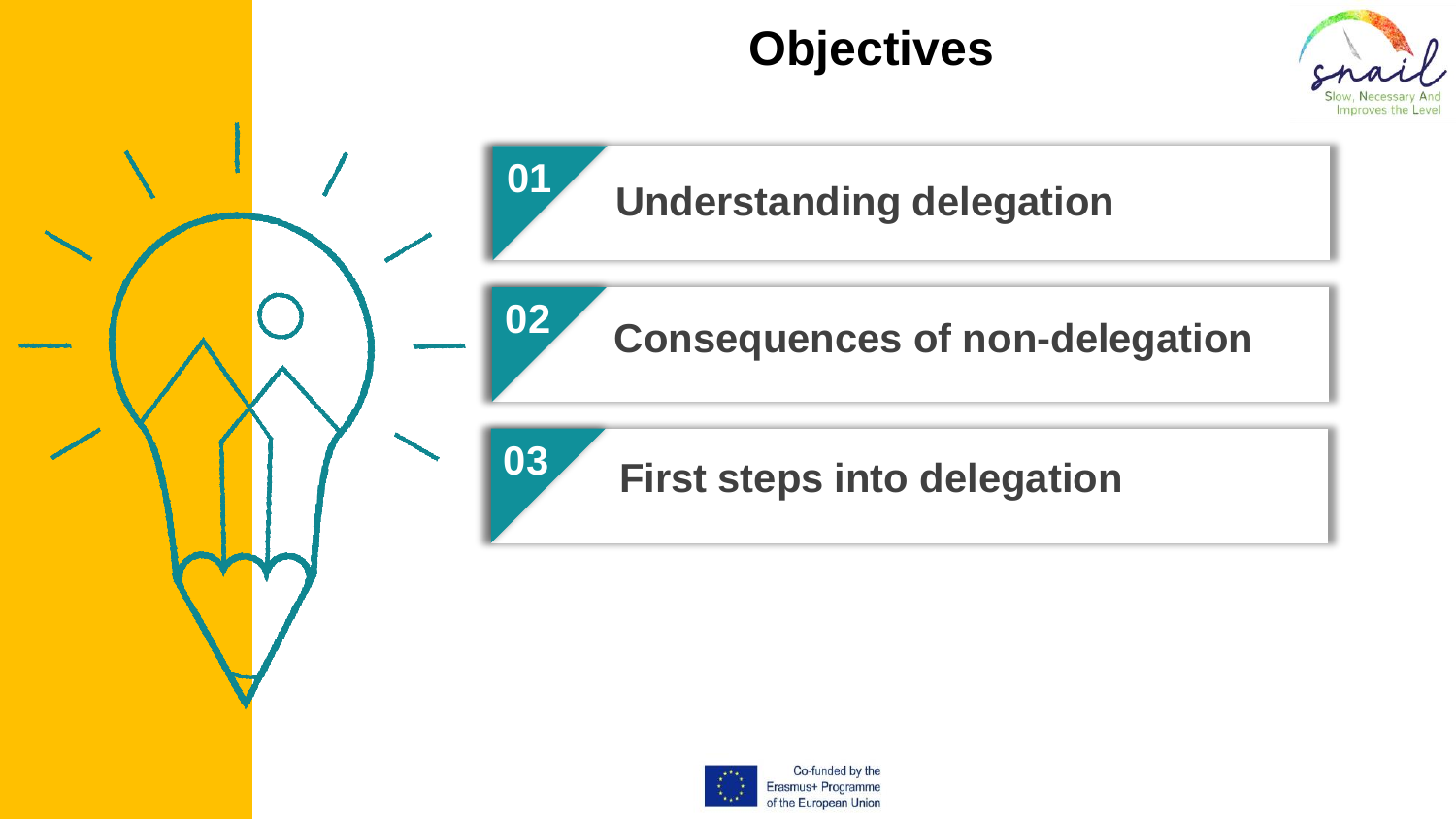

# **Definition and Types of Delegation**

**Fear to delegation** 

**Consequences of Non-Delegation**

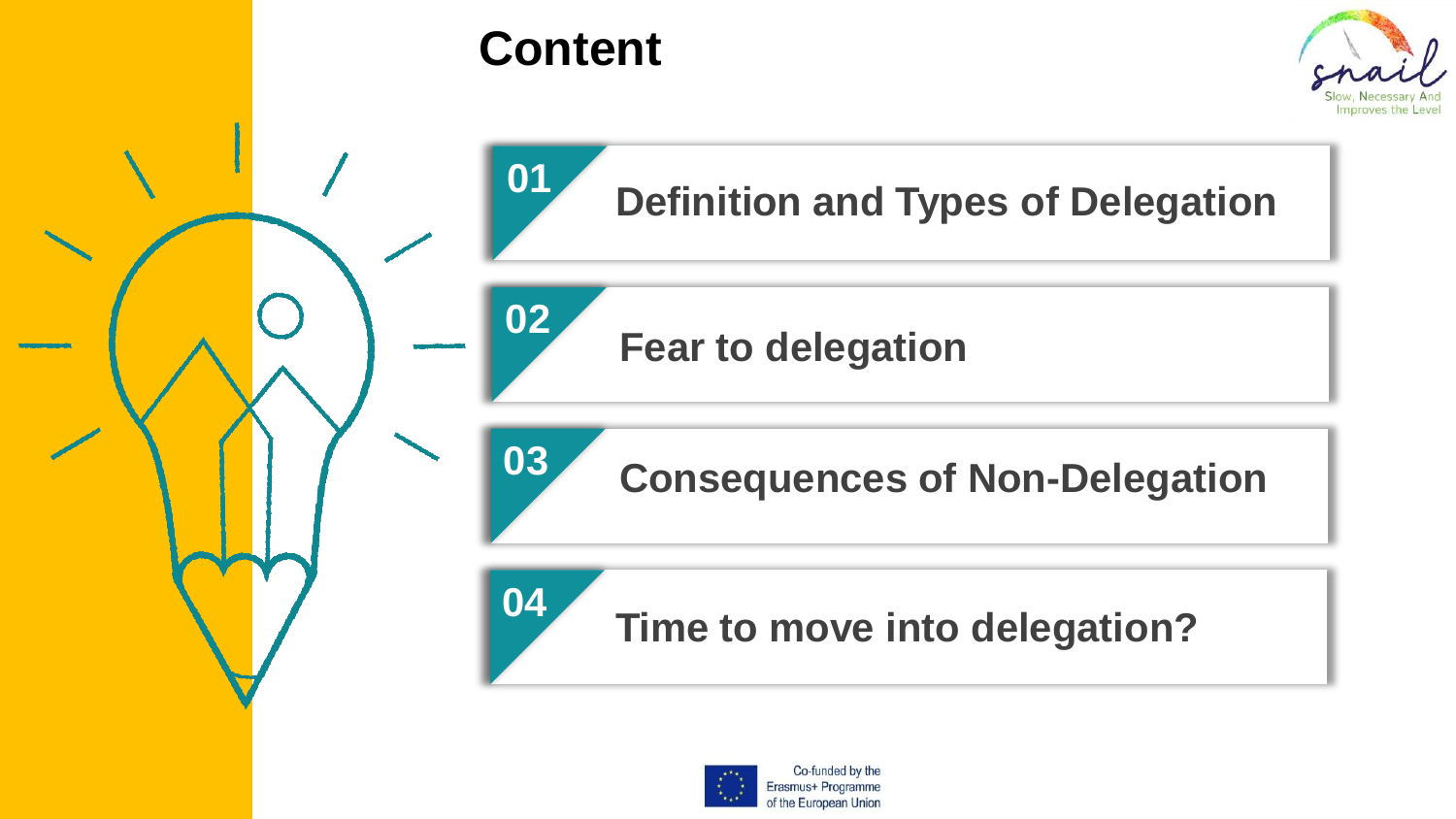

## **Content**

**05**



## **Start Delegating - Keep it Simple**

**Culture of Delegation 06**



Co-funded by the Erasmus+ Programme of the European Union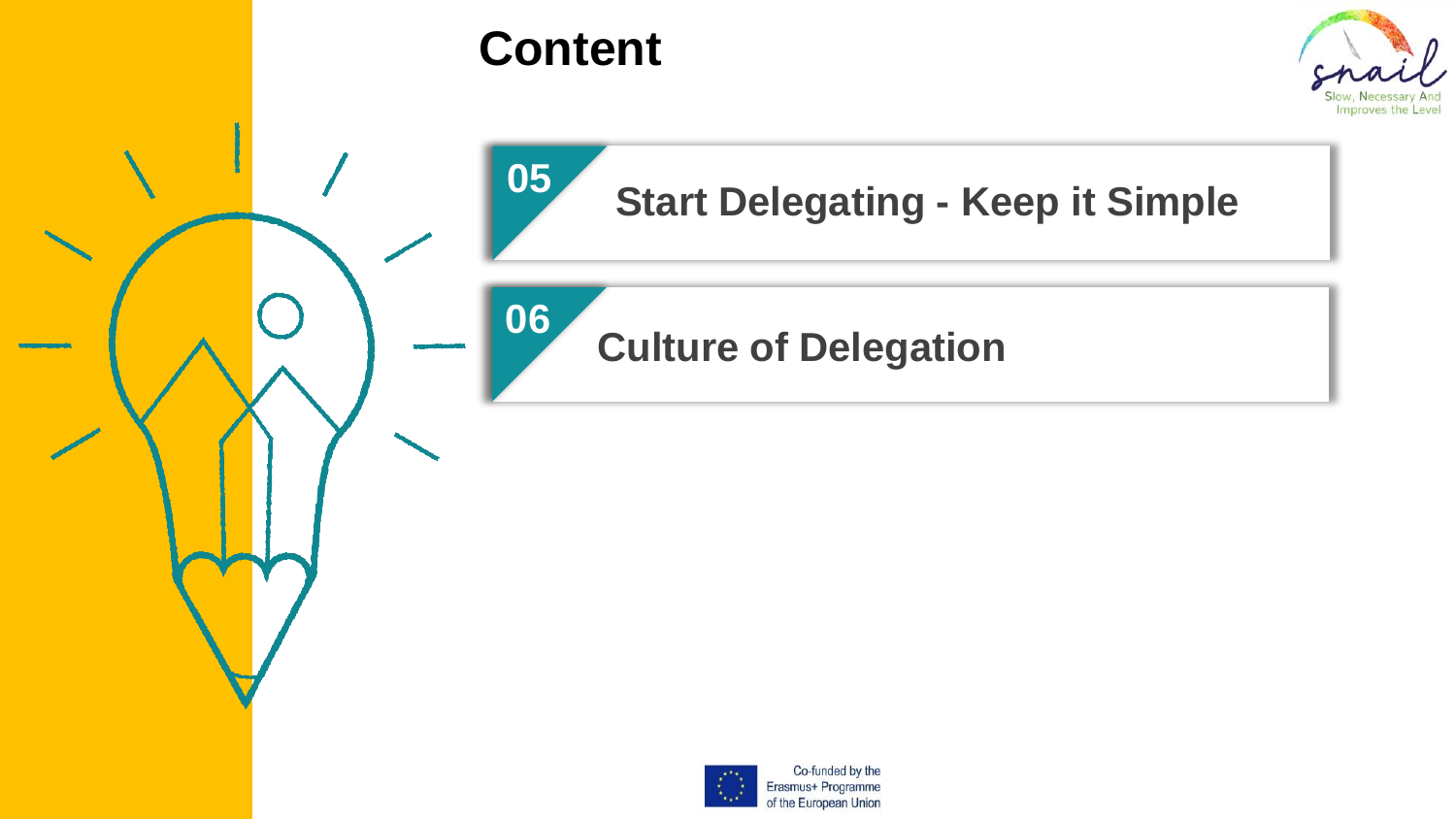

## Definition of Delegation



Process of transferring functions, tasks and responsibility

To execute a function within the common business objective

Division of tasks improving teamwork It seeks efficient execution of management function Sharing responsibility for the company's growth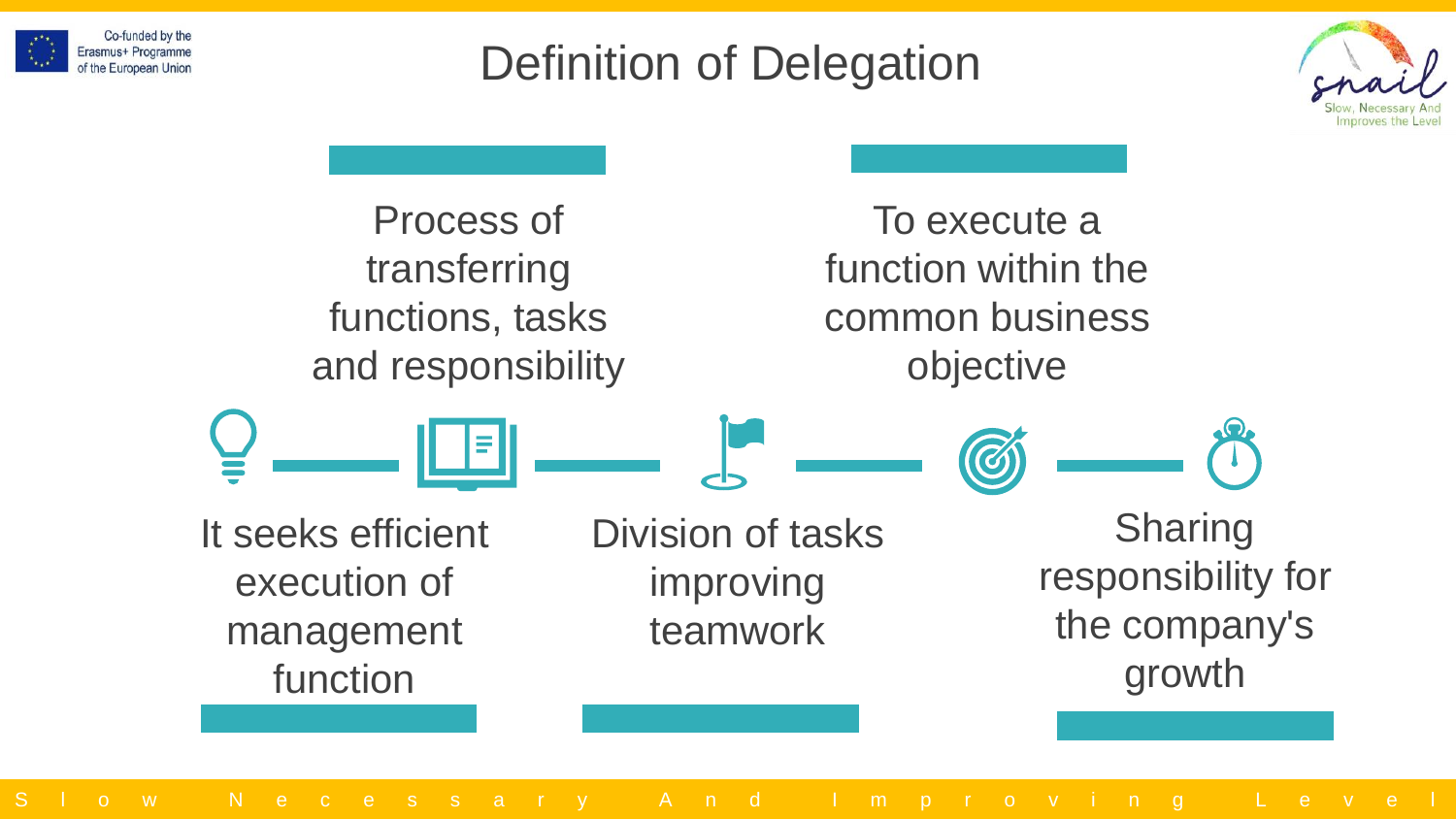

## Types of delegation





#### **Total or Partial:**

Decide whether to delegate tasks or to delegate the actual accomplishment of a pre-determined objective.



#### **Administrative Delegation:**

Set of tasks that we entrust to other people, often related to the administrative procedures and protocols of companies.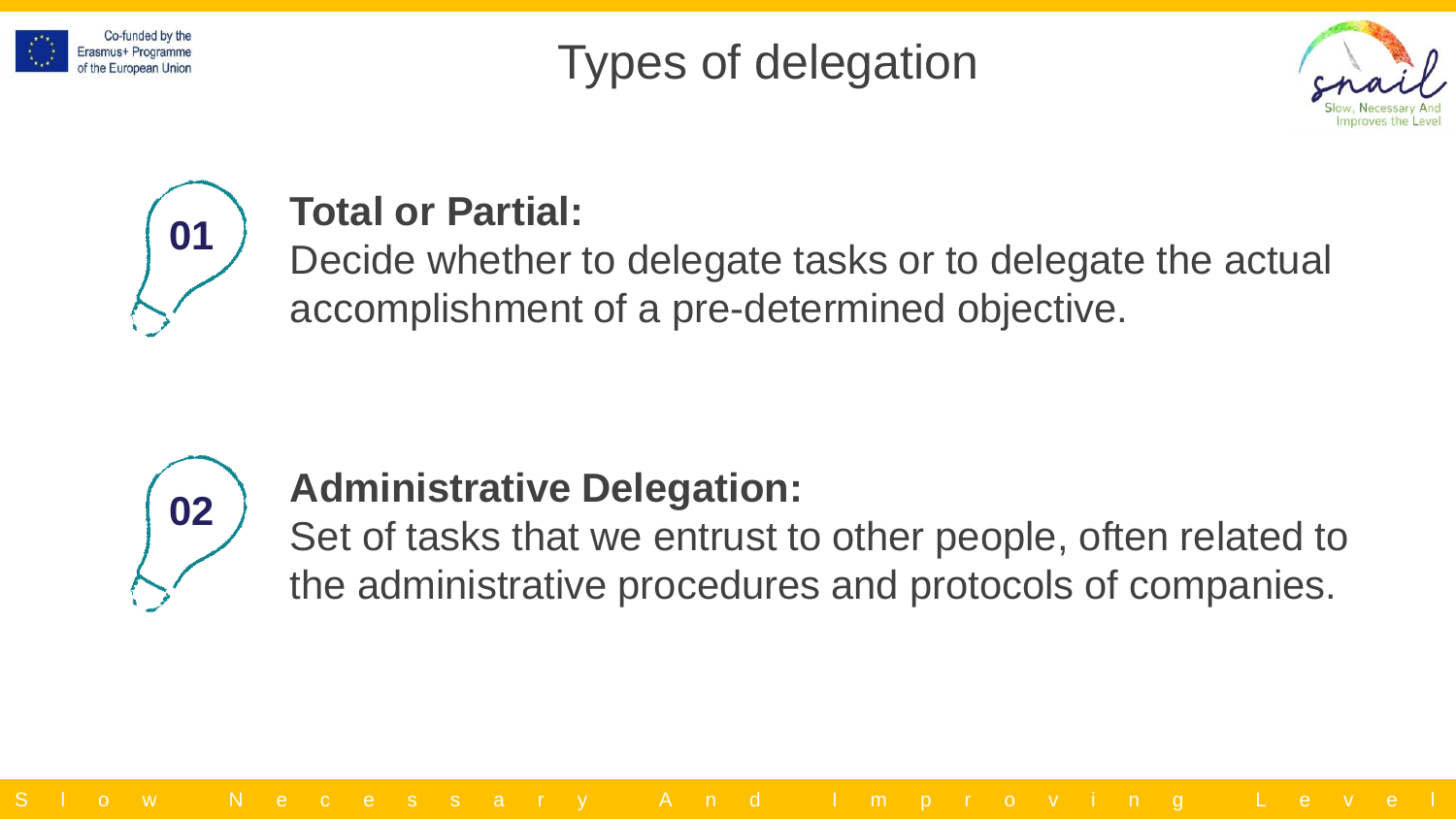

## Types of delegation





#### **Functional Delegation:**

Breaking down planned activities, we will be better able to see which of them can be carried out by someone else.



#### **Types of Delegation:**

Decide whether to delegate tasks or to delegate the actual accomplishment of a pre-determined objective.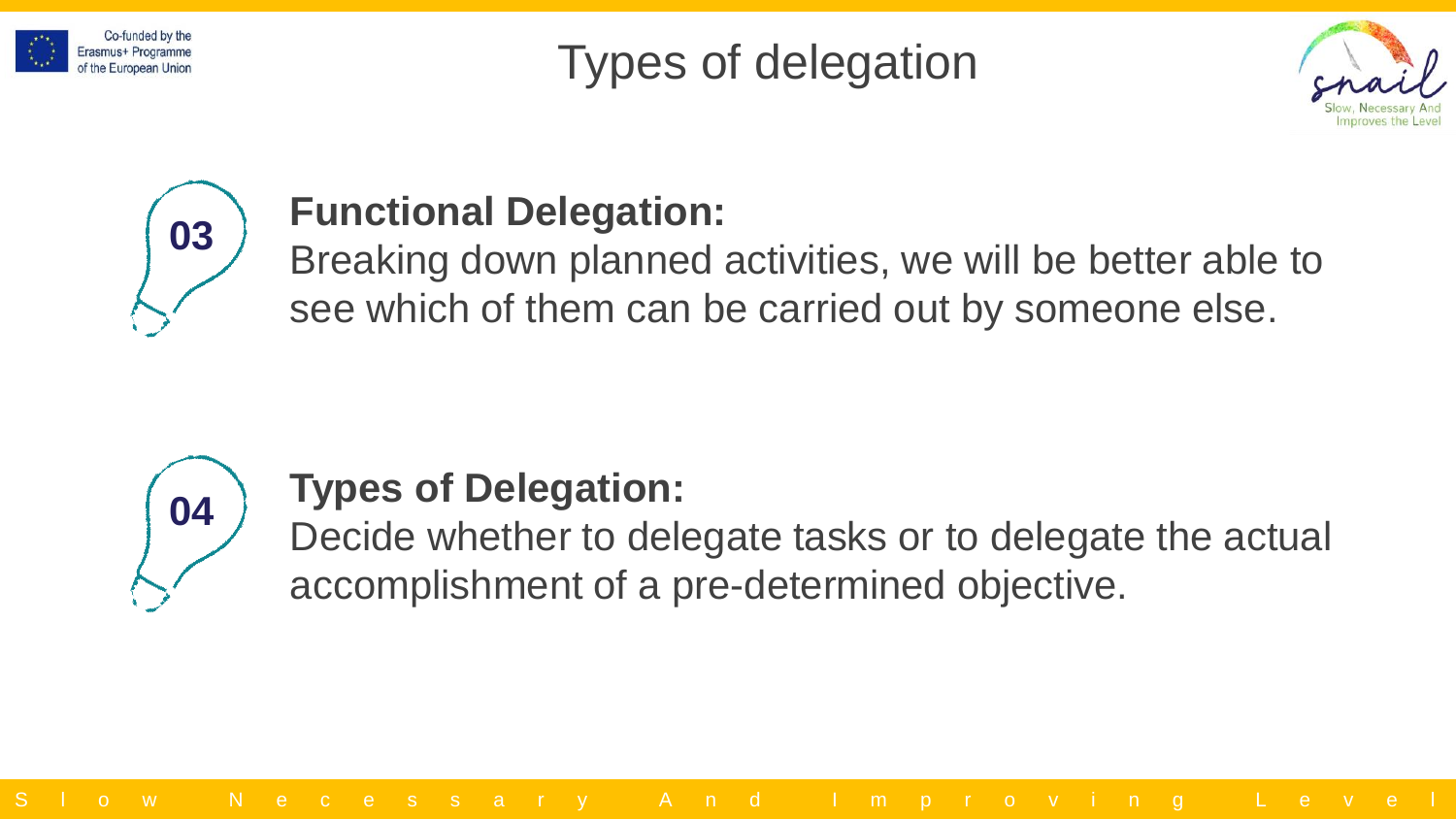





#### Loss of Power and Education and Training **Control** RequiredÖ **A B** Economic Investment Time Investment **C D**  $\overline{\sigma}$ Needed Required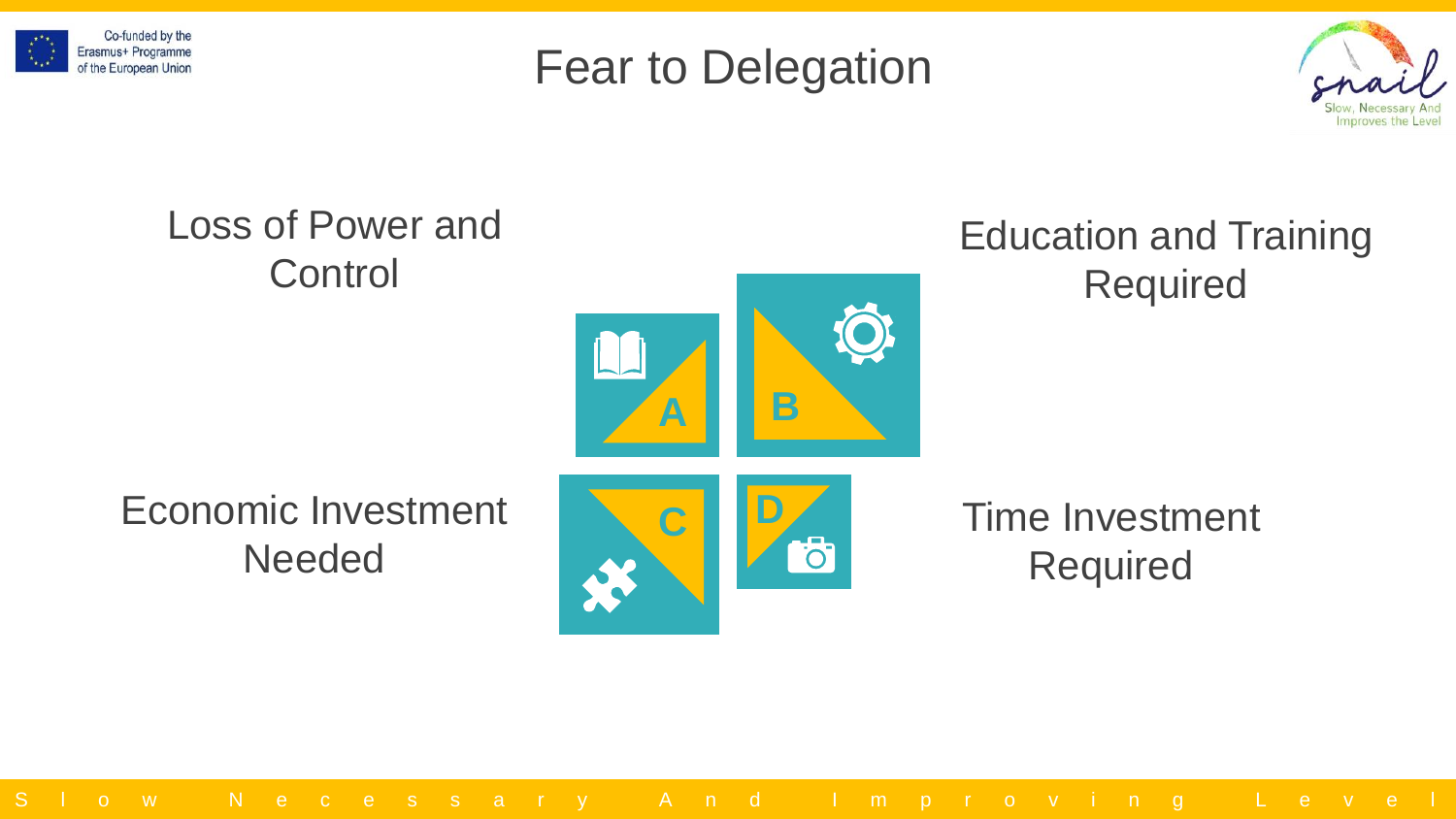





#### Over-perfectionism



#### Insecurity of the management team

#### Lack of purpose due to poor communication



#### Fear to innovation and creativity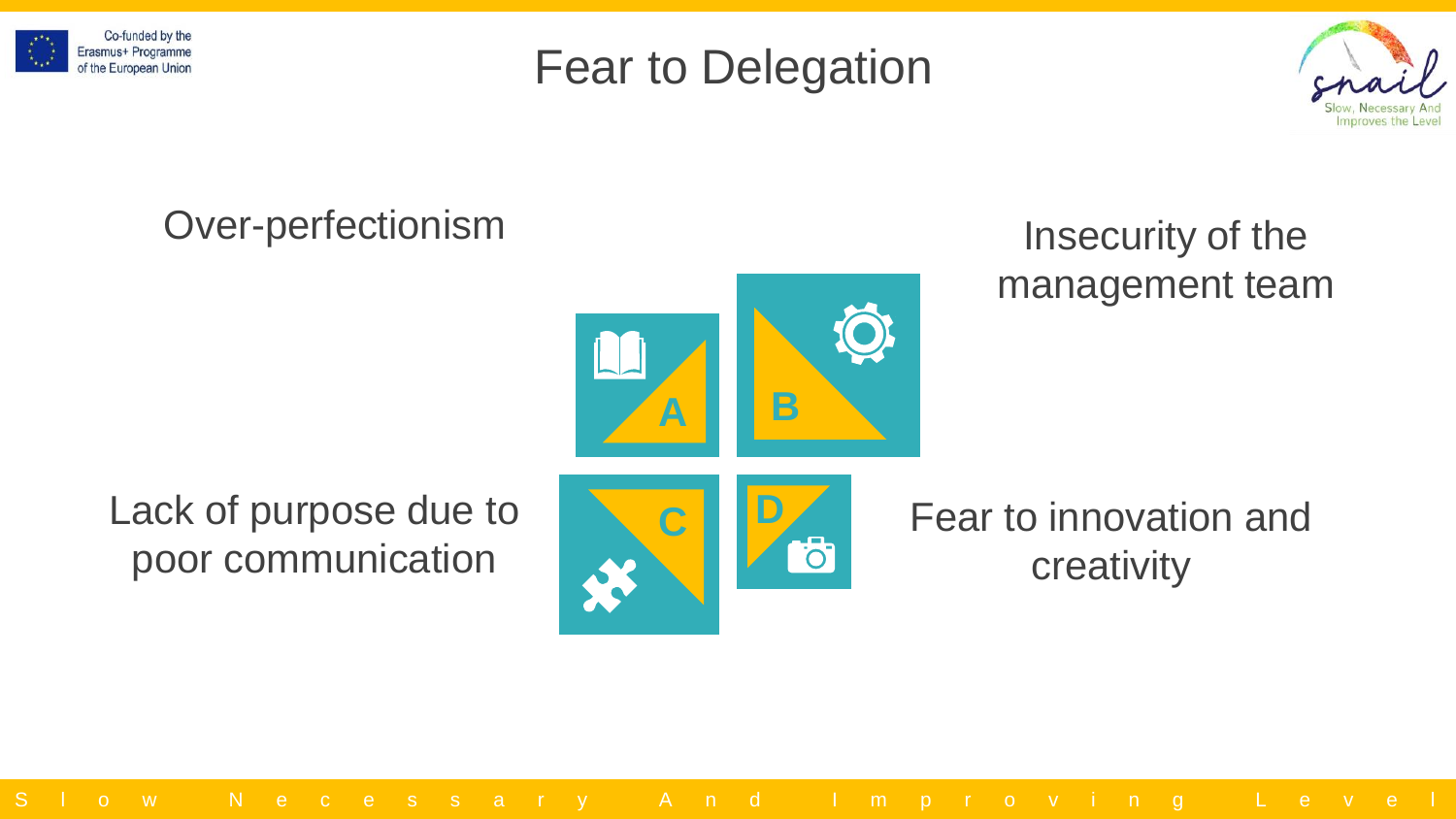

## Consequences of no-delegation (1)



Hierarchical, boring and uncreative organisations

Unmotivated and disengaged employees

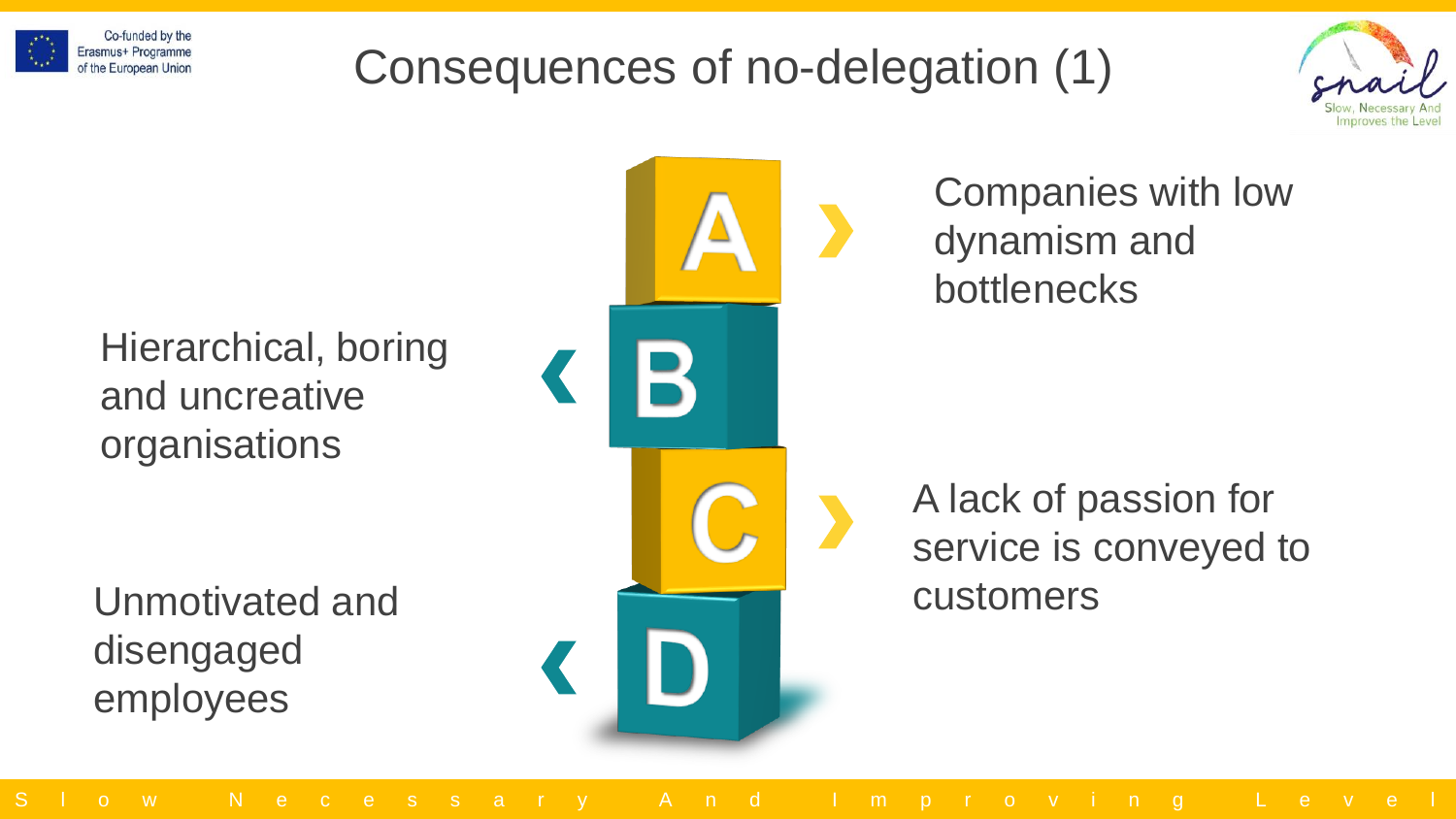

## Consequences of no-delegation (2)



Lack of internal synergies initiative does not create the tension to react to the market

Competition with appropriate delegation systems gets differentiated



Lack of complicity and good teamwork

It penalises constant innovation due to lack of commitment and motivation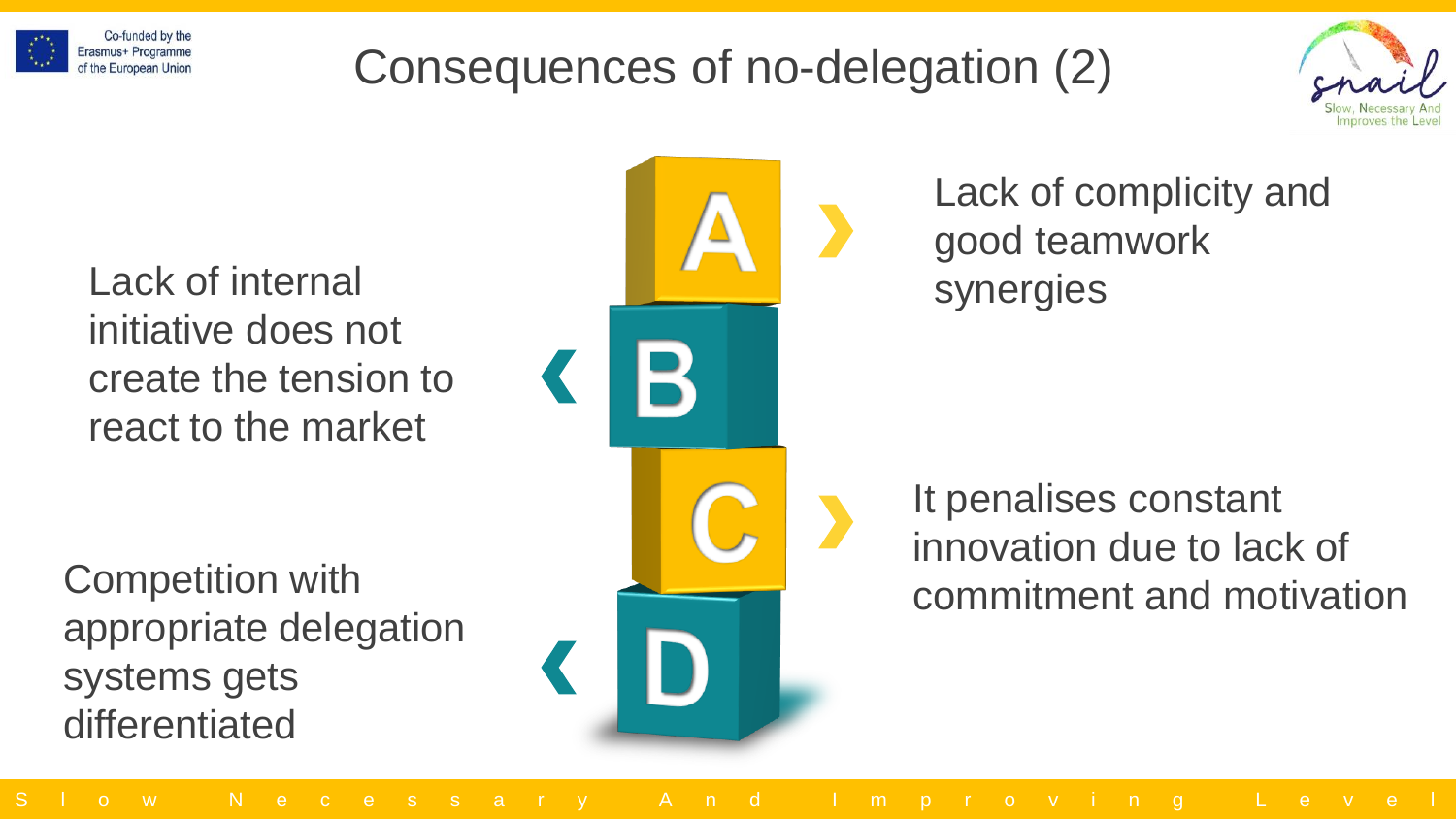



| <b>Question</b>                                        | yes/no |
|--------------------------------------------------------|--------|
| Do you take work home on a regular basis?              |        |
| Can you expand on the reasons for it?                  |        |
| Do you take on tasks that your team could tak<br>e on? |        |
| Why?                                                   |        |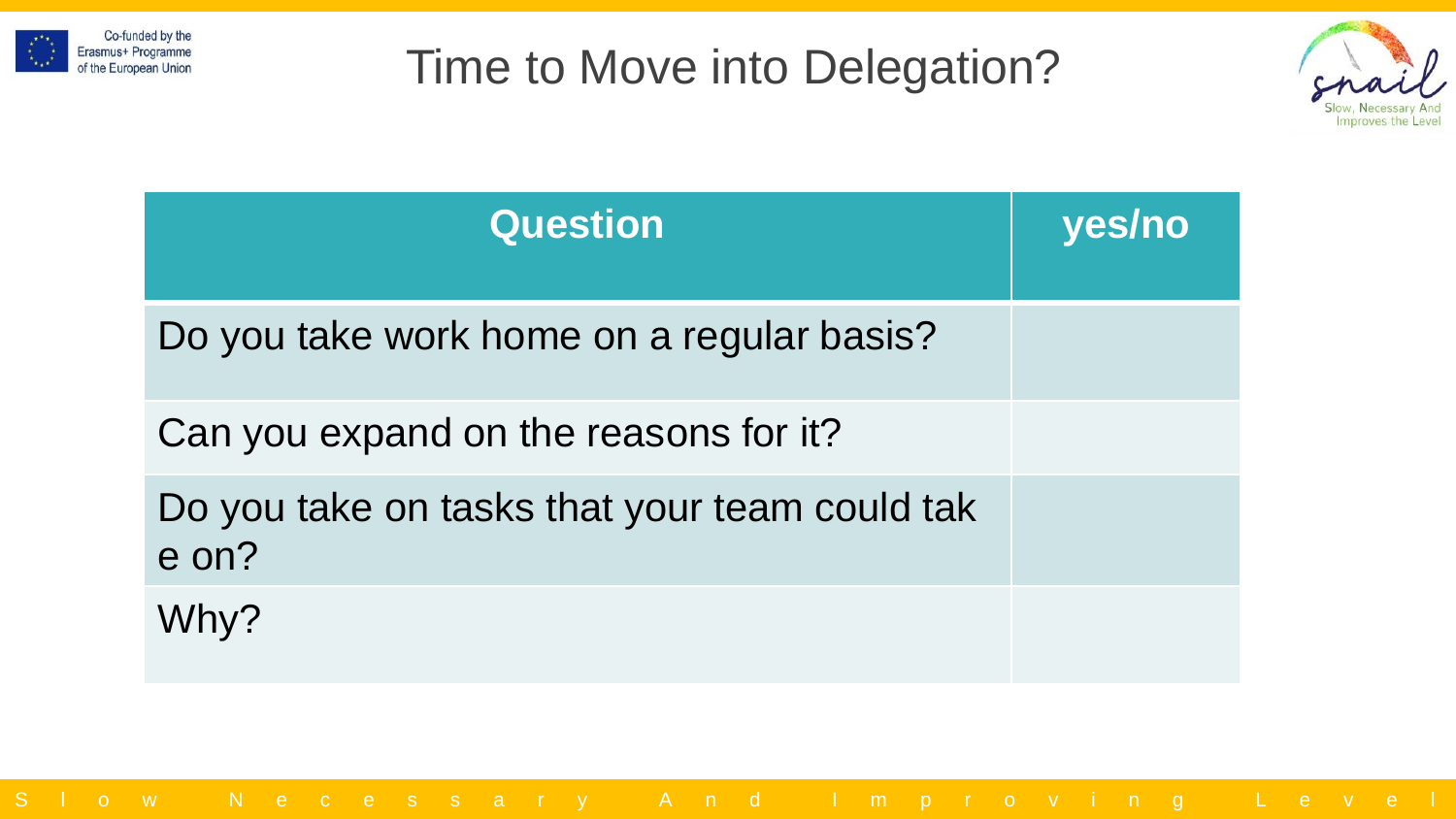



| <b>Question</b>                                                                  | yes/no |
|----------------------------------------------------------------------------------|--------|
| Frequently overrule subordinates?                                                |        |
| Why do you do that?                                                              |        |
| Do your unfinished tasks often pile up?                                          |        |
| Do you put aside higher value-added tasks to<br>supervise the work of your team? |        |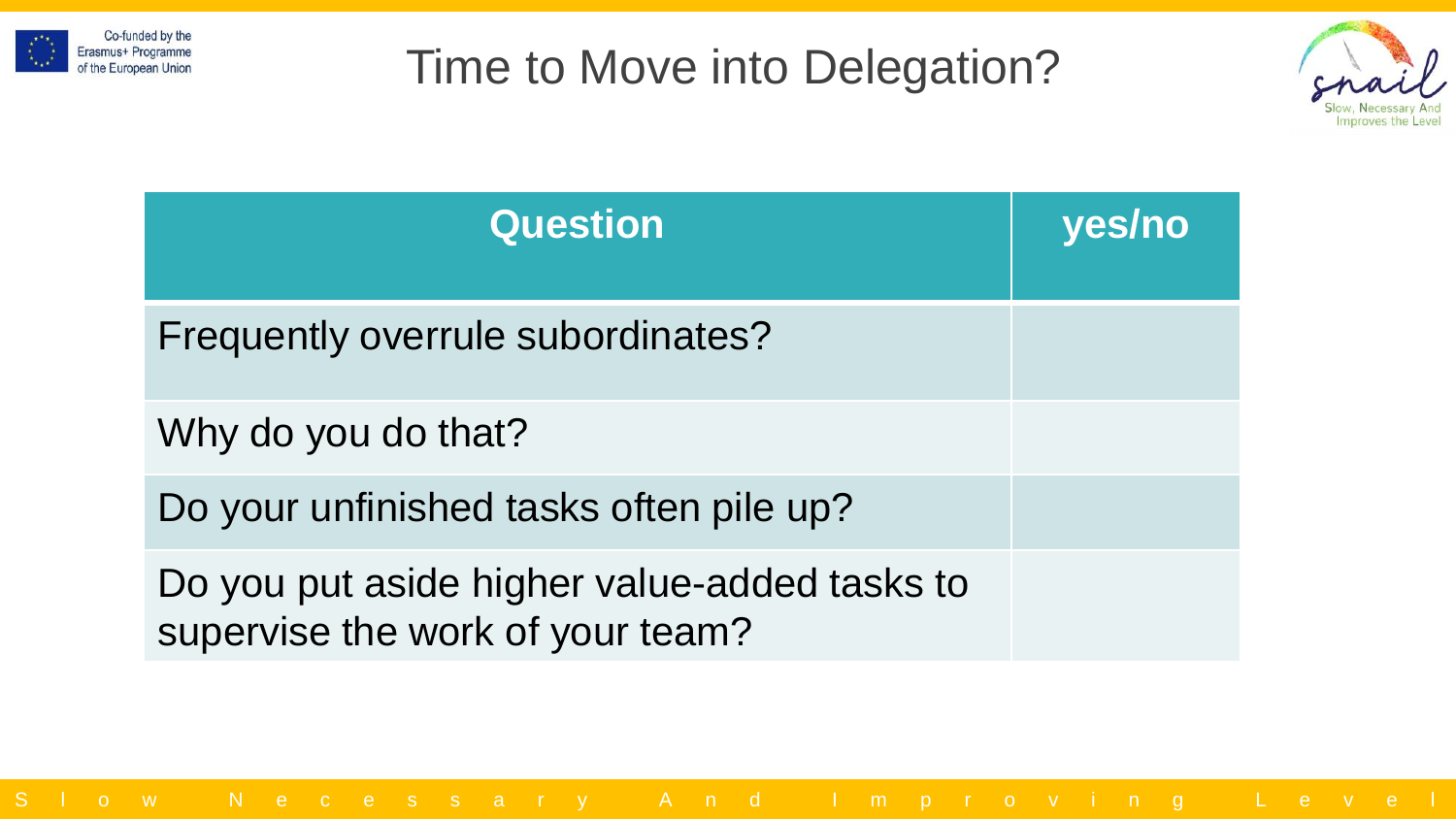



| <b>Question</b>                                                                     | <b>yes/no</b> |
|-------------------------------------------------------------------------------------|---------------|
| Are you sympathetic to your employees' mistakes<br>$\overline{?}$                   |               |
| Have you checked if your equipment is working<br>properly without your supervision? |               |
| What's missing?                                                                     |               |
| In case of temporary incapacitation, can someone<br>cover you?                      |               |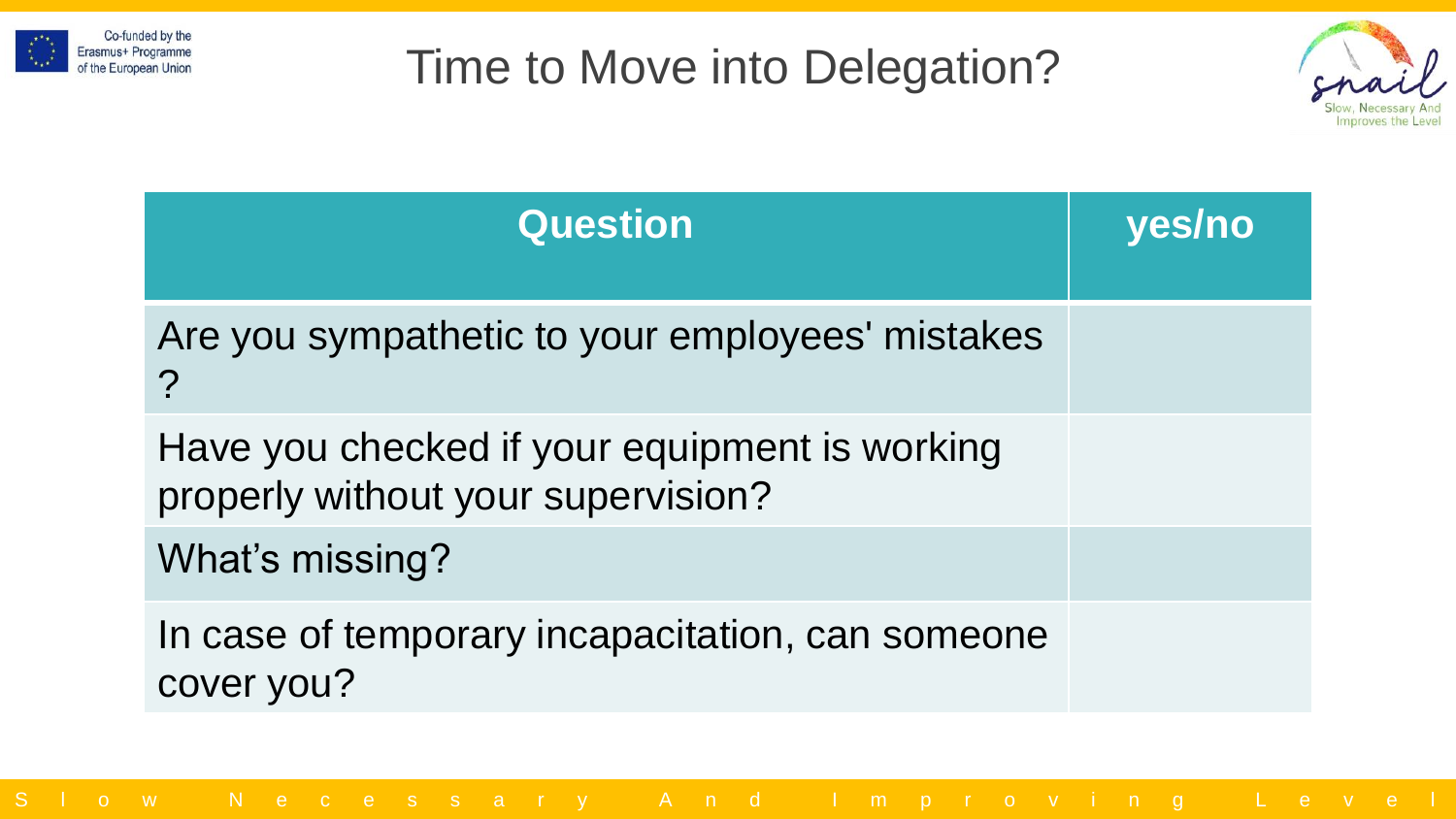



| <b>Question</b>                                                                              | yes/no |
|----------------------------------------------------------------------------------------------|--------|
| In the case of senior managers, do your<br>subordinates in turn delegate to other employees? |        |
| Can you improve the culture of delegation in your<br>company?                                |        |
| Are your employees inclined to take initiatives in<br>your presence?                         |        |
| Why?                                                                                         |        |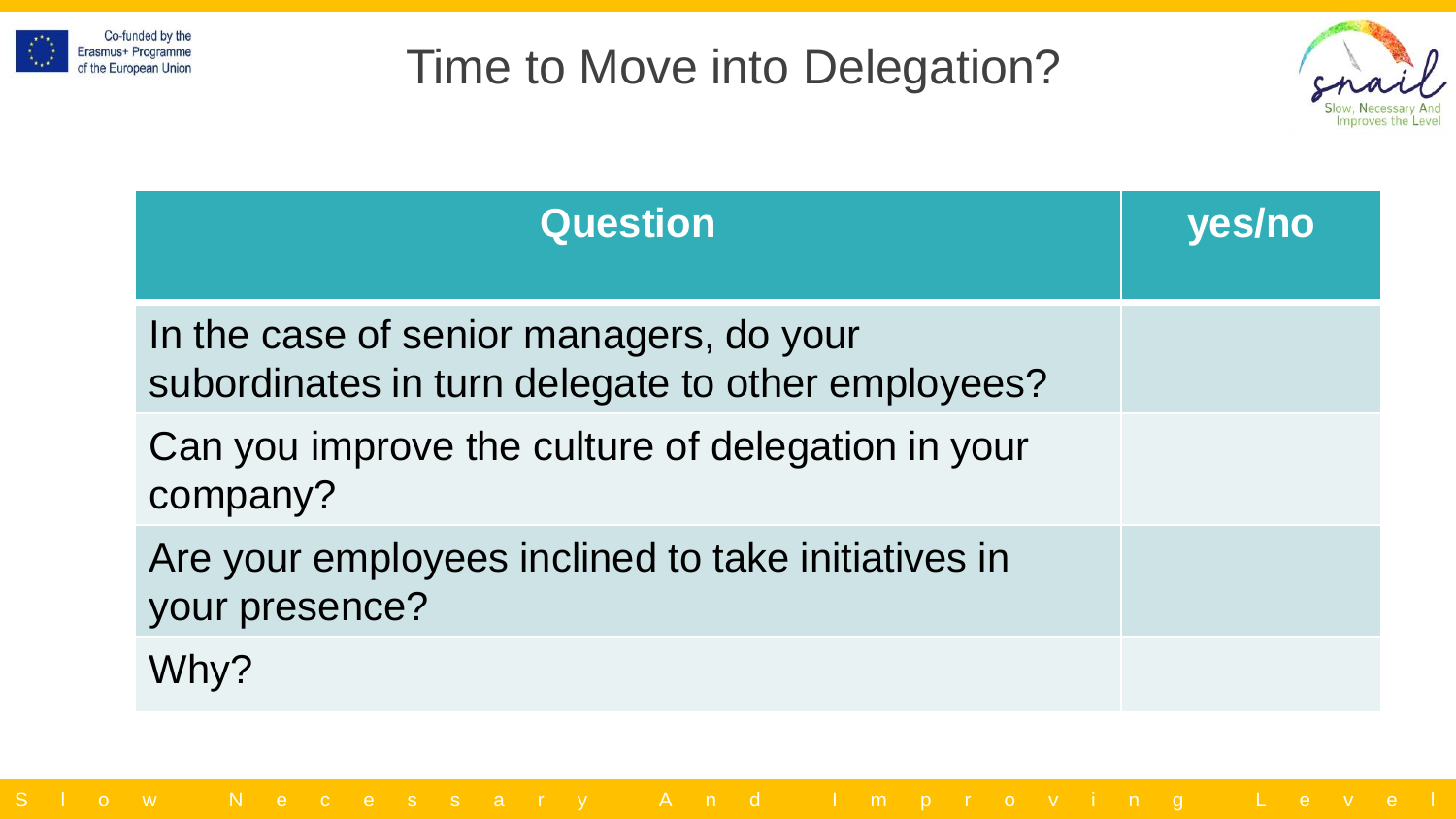## Start Delegating - Keep it Simple

- What task can you delegate today?
	- Administration?
	- Commercial?
	- Financial?
	- **Other**
- Start delegating without setting time targets to reduce pressure
	- Allow some flexibility into the process
	- Do not add unnecessary stress
	- Do support your employees

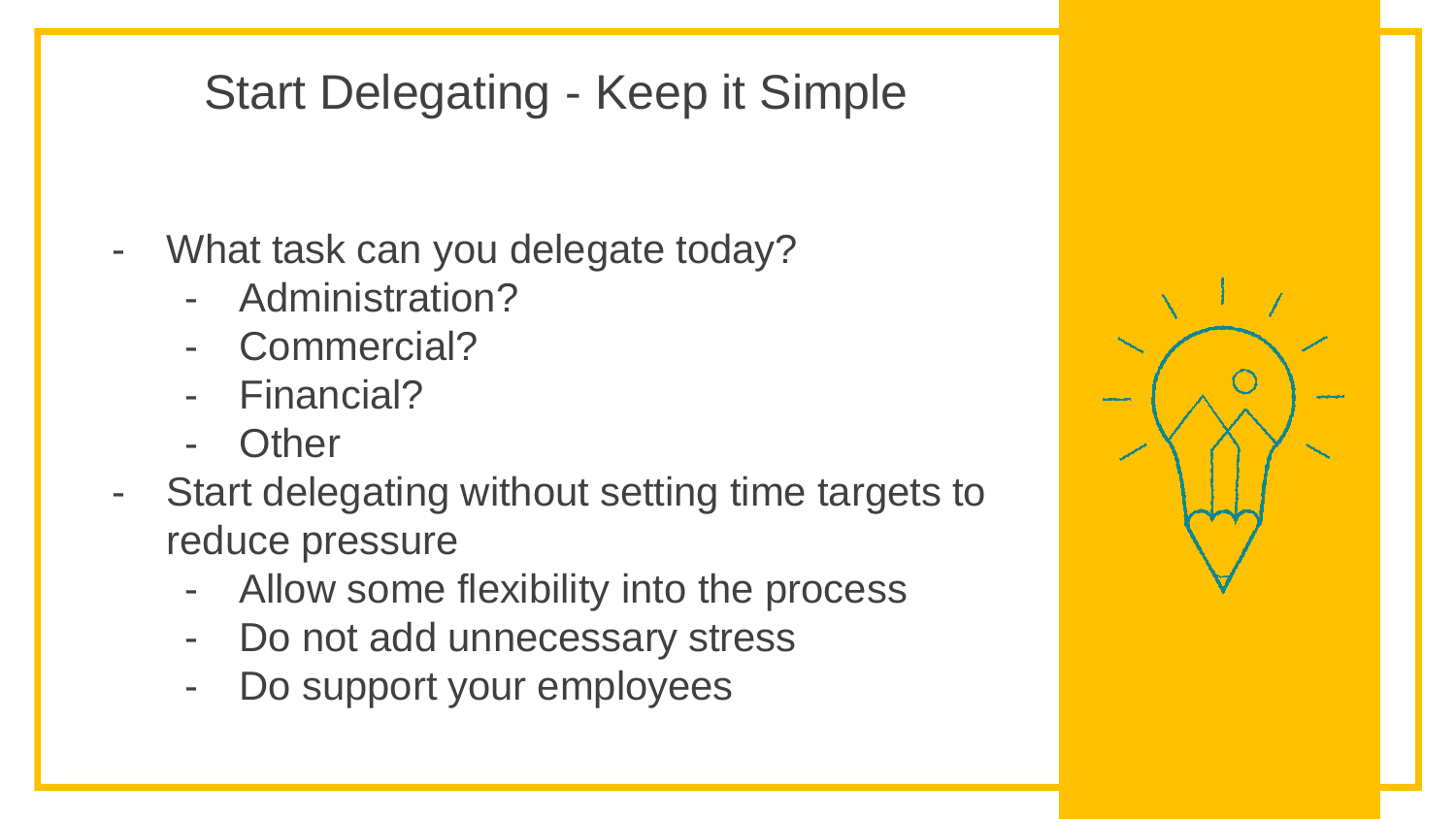## Start Delegating - Keep it Simple

- Delegate tasks where you use your strengths too much
	- Normally you don't want to delegate what you are good at.
- Delegate your team's problems that you are solving
	- Grow in trust to your team and its capacity to manage themselves.

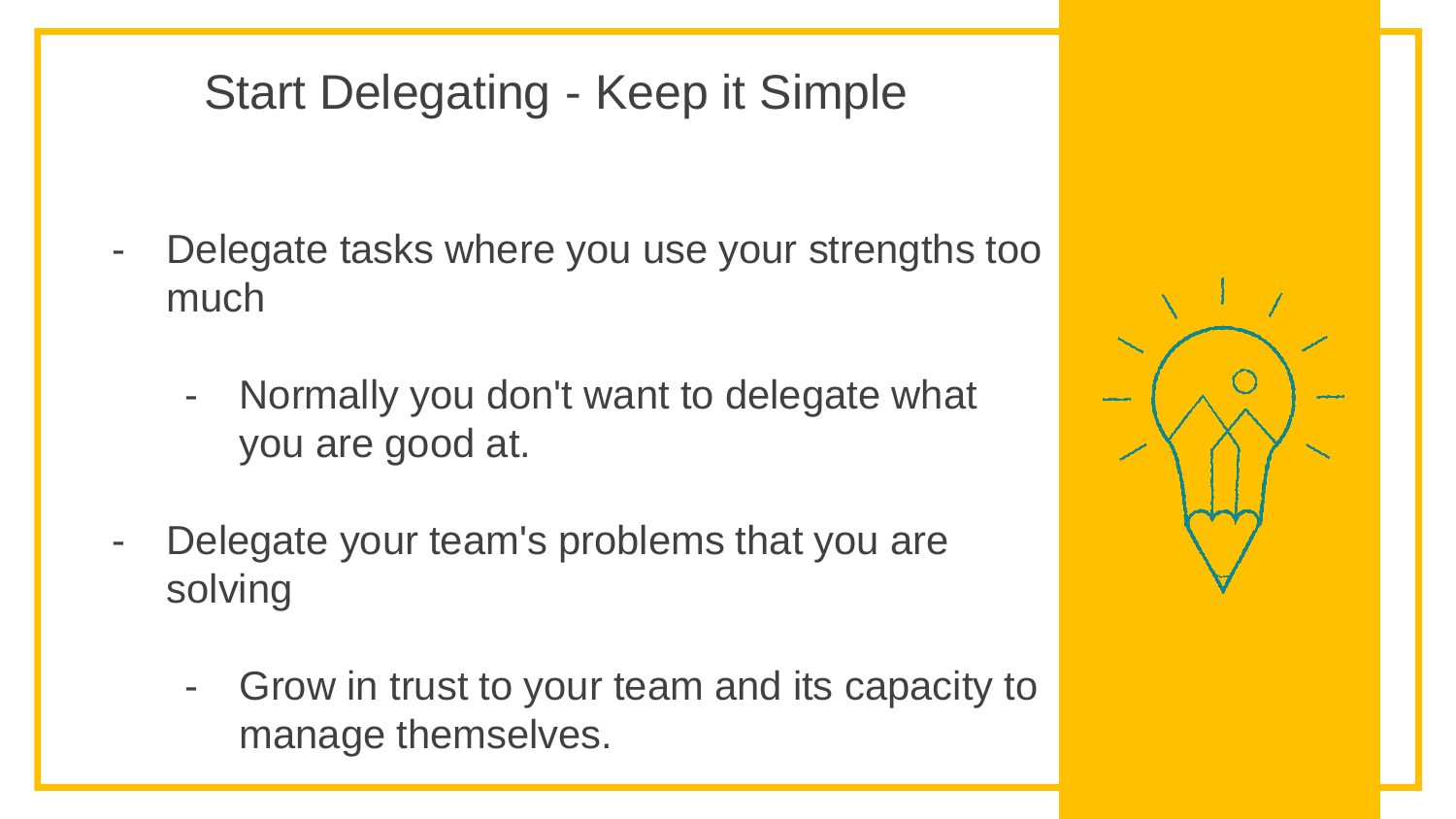

## Culture of Delegation



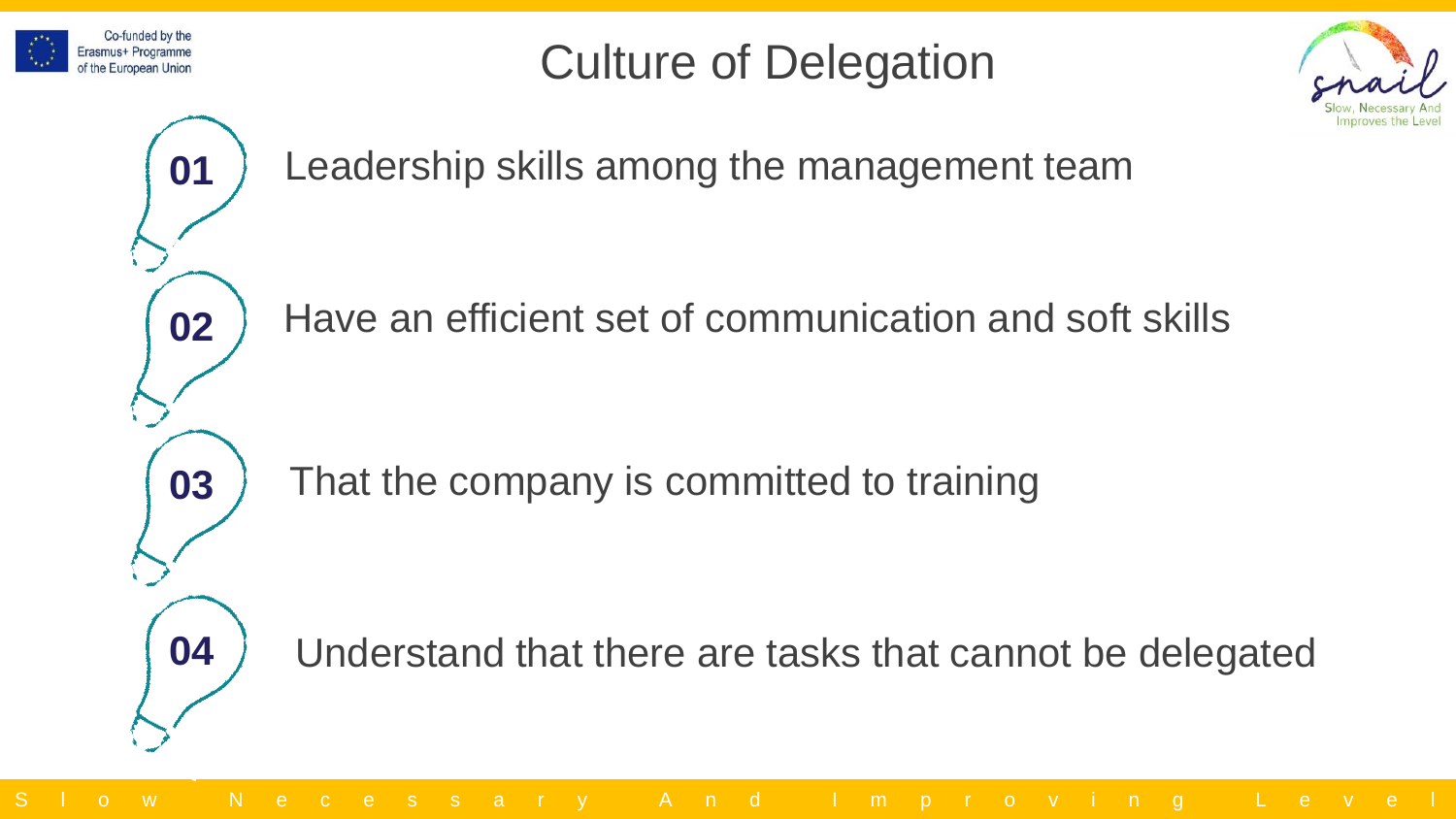

## Culture of Delegation



Create complicity by sharing responsibilities between the delegating manager and the person in charge.

Communicate the means to be used for monitoring the activitie s.

Define a complete activity, with its objectives and the means made available.

> Know the professional qualities of the workers and choose qualified people.

Convey the project's role in the business plan.